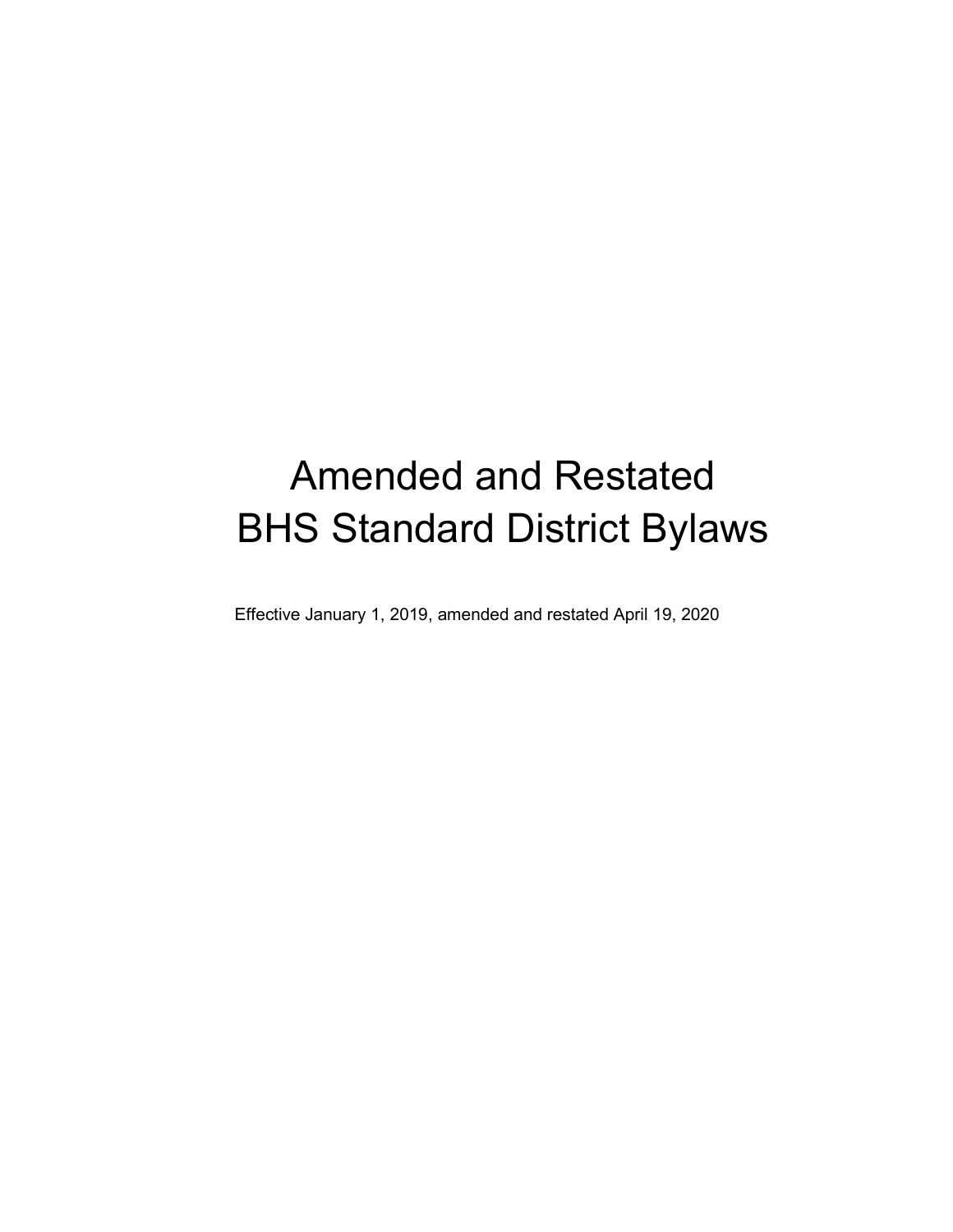| <b>ARTICLE I:</b>  |                                                                                  |  |  |
|--------------------|----------------------------------------------------------------------------------|--|--|
| 1.01               |                                                                                  |  |  |
| 1.02               |                                                                                  |  |  |
| 1.03               |                                                                                  |  |  |
| 1.04               |                                                                                  |  |  |
| <b>ARTICLE II:</b> |                                                                                  |  |  |
| 2.01               |                                                                                  |  |  |
|                    | <b>ARTICLE III:</b>                                                              |  |  |
| 3.01               |                                                                                  |  |  |
| 3.02               |                                                                                  |  |  |
| (a)                |                                                                                  |  |  |
| (b)                |                                                                                  |  |  |
| 3.03               |                                                                                  |  |  |
| (a)                |                                                                                  |  |  |
| (b)                |                                                                                  |  |  |
| (c)                |                                                                                  |  |  |
| (d)                |                                                                                  |  |  |
| (e)                |                                                                                  |  |  |
| 3.04               |                                                                                  |  |  |
| 3.05               | Action by Telephone, Facsimile or Electronic Transmission, or Written Consent  6 |  |  |
| 3.06               |                                                                                  |  |  |
| <b>ARTICLE IV:</b> |                                                                                  |  |  |
| 4.01               |                                                                                  |  |  |
| 4.02               |                                                                                  |  |  |
| 4.03               |                                                                                  |  |  |
| (a)                |                                                                                  |  |  |
| (b)                |                                                                                  |  |  |
| (c)                |                                                                                  |  |  |
| (d)                |                                                                                  |  |  |
| (e)                |                                                                                  |  |  |
| 4.04               |                                                                                  |  |  |
| 4.05               | Action by Telephone, Facsimile or Electronic Transmission, or Written Consent  8 |  |  |
| 4.06               |                                                                                  |  |  |
| <b>ARTICLE V:</b>  |                                                                                  |  |  |
| 5.01               |                                                                                  |  |  |
| 5.02               |                                                                                  |  |  |
| 5.03               |                                                                                  |  |  |
| 5.04               |                                                                                  |  |  |

## **INDEX**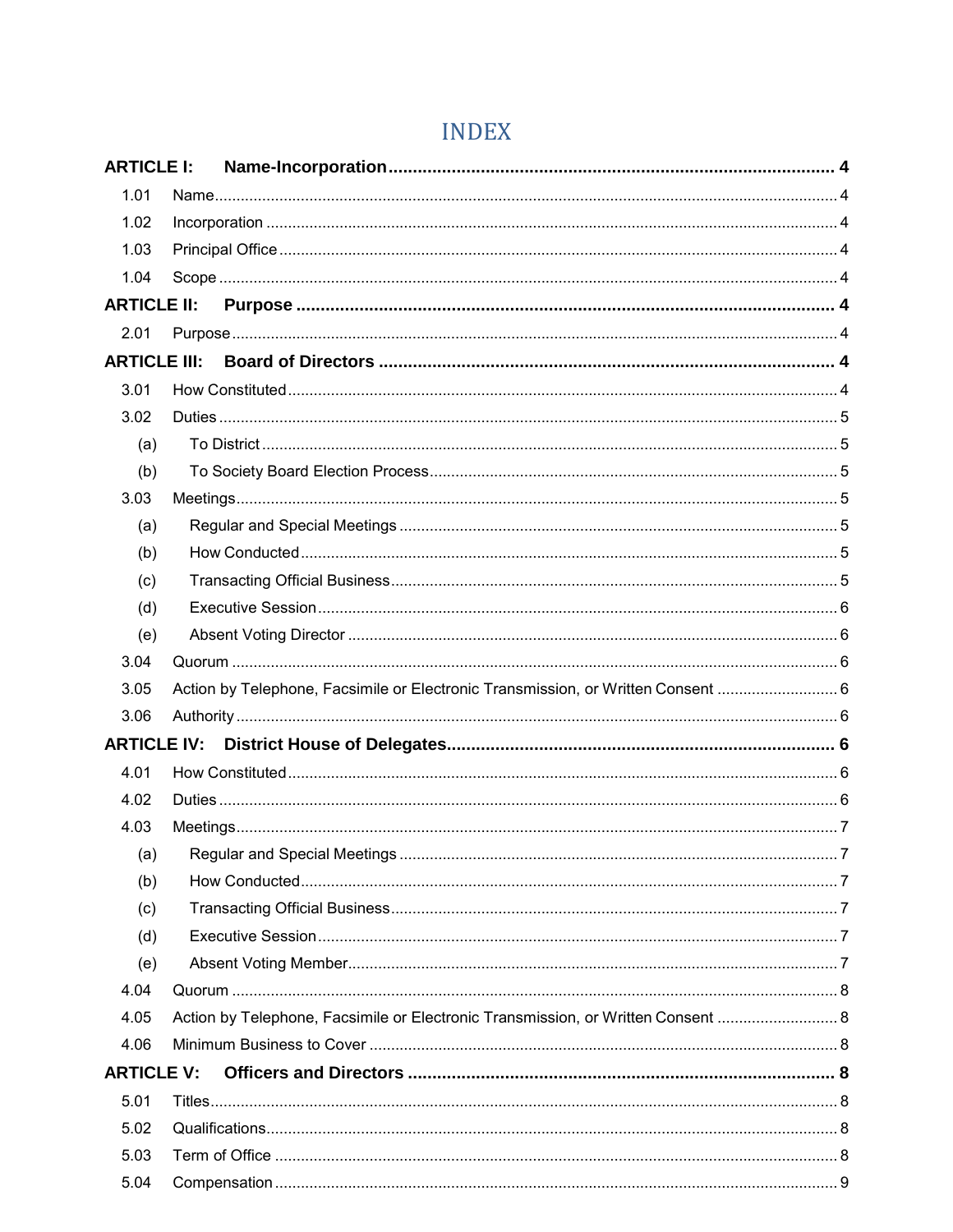| 5.05                 |  |  |  |
|----------------------|--|--|--|
| 5.06                 |  |  |  |
| 5.07                 |  |  |  |
| 5.08                 |  |  |  |
| 5.09                 |  |  |  |
| <b>ARTICLE VI:</b>   |  |  |  |
| 6.01                 |  |  |  |
| 6.02                 |  |  |  |
| 6.03                 |  |  |  |
| 6.04                 |  |  |  |
| 6.05                 |  |  |  |
| 6.06                 |  |  |  |
| <b>ARTICLE VII:</b>  |  |  |  |
| 7.01                 |  |  |  |
| 7.02                 |  |  |  |
| 7.03                 |  |  |  |
| 7.04                 |  |  |  |
| <b>ARTICLE VIII:</b> |  |  |  |
| 8.01                 |  |  |  |
| 8.02                 |  |  |  |
| 8.03                 |  |  |  |
| 8.04                 |  |  |  |
| 8.05                 |  |  |  |
| 8.06                 |  |  |  |
| 8.07                 |  |  |  |
| 8.08                 |  |  |  |
| <b>ARTICLE IX:</b>   |  |  |  |
| 9.01                 |  |  |  |
| 9.02                 |  |  |  |
| <b>ARTICLE X:</b>    |  |  |  |
| 10.01                |  |  |  |
| <b>ARTICLE XI:</b>   |  |  |  |
| 11.01                |  |  |  |
| 11.02                |  |  |  |
| (a)                  |  |  |  |
| (b)                  |  |  |  |
|                      |  |  |  |
|                      |  |  |  |
|                      |  |  |  |
|                      |  |  |  |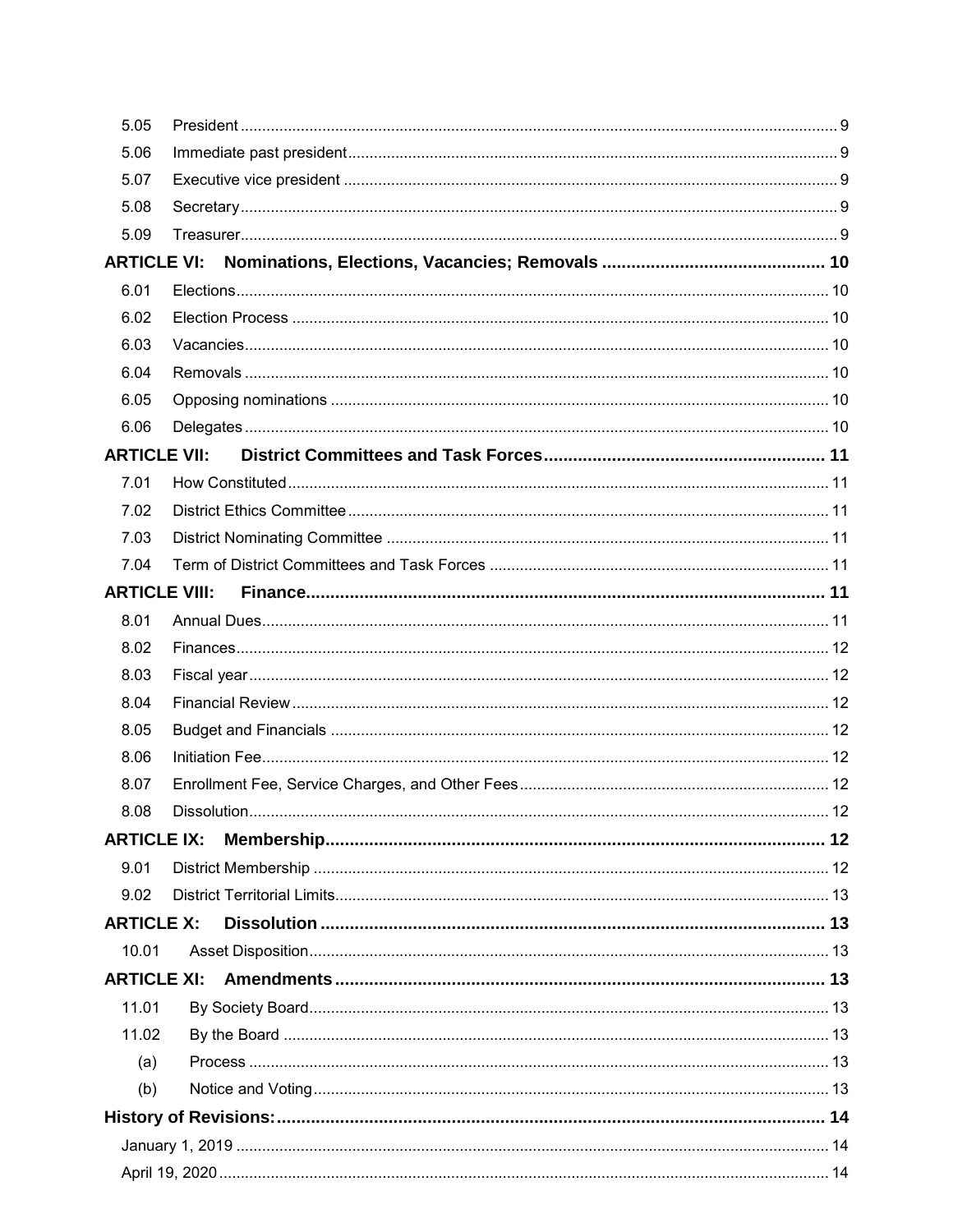## **ARTICLE I: Name-Incorporation**

#### <span id="page-3-1"></span><span id="page-3-0"></span>**1.01 Name**

The name of this organization shall be Far Western District of SPEBSQSA, Inc., (hereinafter called the "District"). The District is organized and exists pursuant to the provisions of Article X of the bylaws of the Society for the Preservation and Encouragement of Barber Shop Quartet Singing in America, Incorporated, d/b/a Barbershop Harmony Society (sometimes called SPEBSQSA, Inc., and hereinafter called the "Society"). The Society is incorporated under the not-for-profit laws of the State of Wisconsin and has been recognized as exempt from United States income tax under Section 501(c)(3) of the Internal Revenue Code.

#### <span id="page-3-2"></span>**1.02 Incorporation**

The District, a subsidiary of the Society, is a nonstock, nonprofit corporation incorporated under the laws of the State/Province of California (the "Jurisdiction of Incorporation").

#### <span id="page-3-3"></span>**1.03 Principal Office**

The principal office of the District shall be as established in the incorporation documents filed with the Jurisdiction of Incorporation, or as may be adopted from time to time by resolution of the District board of directors (the "Board"). The District may have such other offices as the Board may designate or as the affairs of the District may require from time to time.

#### <span id="page-3-4"></span>**1.04 Scope**

The BHS Standard District Bylaws in their entirety, both in form and substance as well as the Society Bylaws, shall be mandatory and binding upon all districts, except that a change in terminology, form and/or substance may be permitted for a specific district, subject to approval by the Society Governance and Bylaws Committee acting on behalf of the Society Board of Directors ("Society Board"), when necessary to comply with the laws of any nation, state or province, or when consistent with rules, regulations, policies, and operational procedures established by the Society Board.

#### **ARTICLE II: Purpose**

## <span id="page-3-6"></span><span id="page-3-5"></span>**2.01 Purpose**

<span id="page-3-7"></span>The purpose of this District shall be to support the purposes of the Society as clarified in a Memorandum of Collaboration initiated by the CEO of the Society in consultation with this District.

## **ARTICLE III: Board of Directors**

#### <span id="page-3-8"></span>**3.01 How Constituted**

The administrative body of the District shall be the Board consisting of the following: the president, who shall be the chairperson of the Board and preside at District House of Delegates meetings (defined in Article IV); executive vice president; secretary; treasurer; immediate past president; and such number of board members at large as the District House of Delegates shall, by resolution adopted from time to time, determine (each a "Director").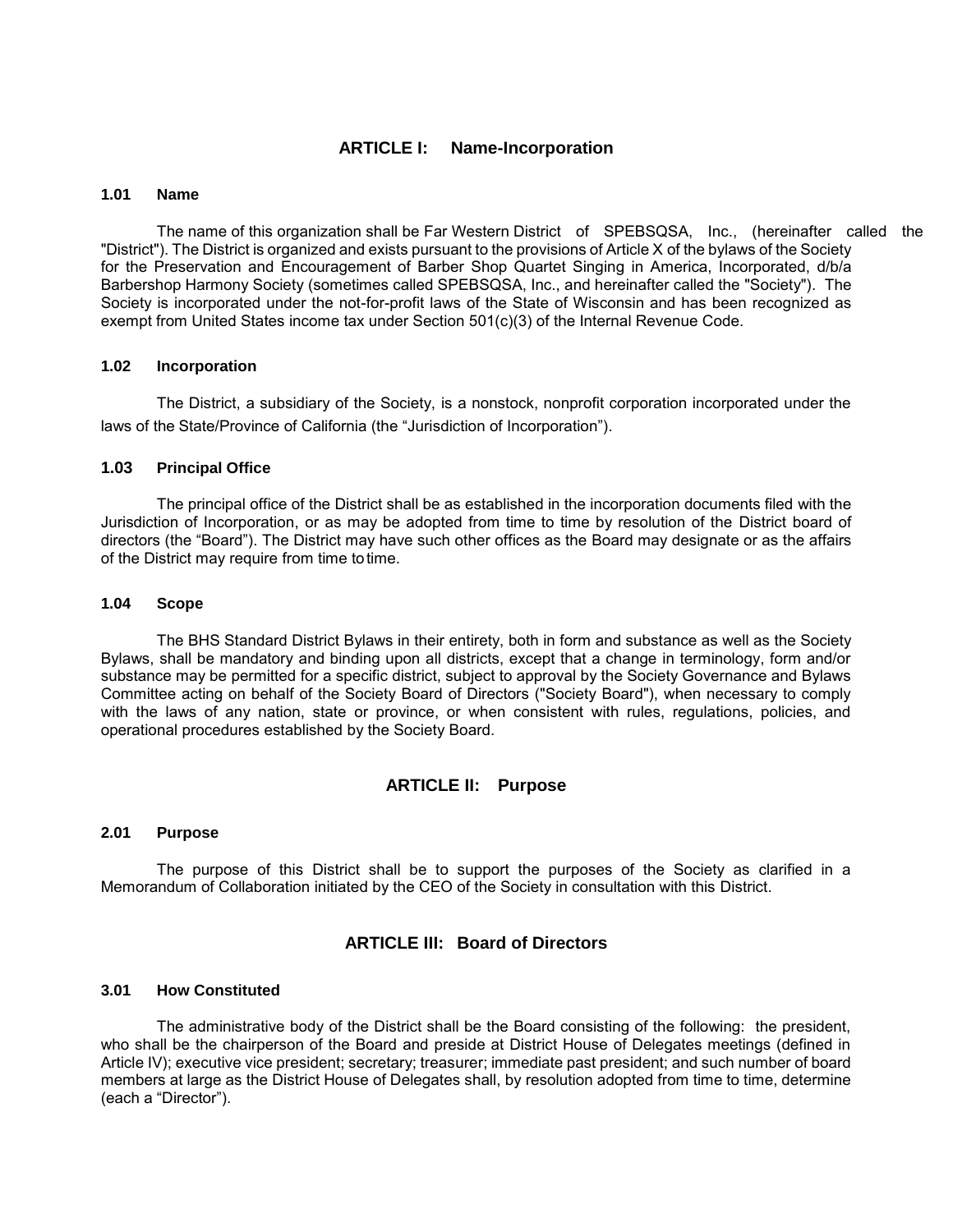## <span id="page-4-1"></span><span id="page-4-0"></span>**3.02 Duties**

## **(a) To District**

The Board shall be the responsible administrative agency of the District and shall have the power and authority to transact all business of the District during the interval between District House of Delegates meetings. The Board shall be authorized to make budgeted expenditures and emergency expenditures and is empowered to take such emergency action as may be in the best interest of the District. It shall also enforce all applicable Society and District rules and regulations.

## <span id="page-4-2"></span>**(b) To Society Board Election Process**

The District president shall annually obtain and report to the Society nominating committee the recommendation of the District as to the pool of candidates under consideration by the Society nominating committee for nomination for the position(s) of Society Board directors at-large. The District president shall obtain the recommendation of the District through the District Nominating Committee, Board, District House of Delegates, or any other body/individual as specified by the District in these bylaws or in other District governing documents. The recommendation of the District shall be made by approval voting whereby a single vote may be cast for each candidate in the pool who would be acceptable to the District if nominated by the Society nominating committee and elected by the Society Board.

## <span id="page-4-4"></span><span id="page-4-3"></span>**3.03 Meetings**

## **(a) Regular and Special Meetings**

Regular meetings of the Board shall be held consistent with state or provincial law and must be held at least twice a year. Meetings shall be held at such time and place as shall be determined from time to time by the Board. To the extent permitted by state or provincial law, actions may be taken by the Board without a meeting provided the applicable state or provincial procedures are followed.

Special meetings of the Board may be called by the president, as required. All meetings shall be conducted according to the latest edition of *Robert's Rules of Order Newly Revised* ("Robert's Rules").

#### <span id="page-4-5"></span>**(b) How Conducted**

Board meetings (regular or special) may be conducted by any means in which:

- (i) All participating Board members may simultaneously hear each other during the meeting; and
- (ii) All communication during the meeting is immediately transmitted to each participating Board member, and each participating Board member is able to immediately send messages to all other participating Board members.

## <span id="page-4-6"></span>**(c) Transacting Official Business**

If an official meeting is conducted, all participating Board members must be informed that an official meeting is taking place at which official business may be transacted. A Board member participating in a meeting is considered to be present at the meeting. Minutes of any such meeting shall be prepared and distributed to all Board members.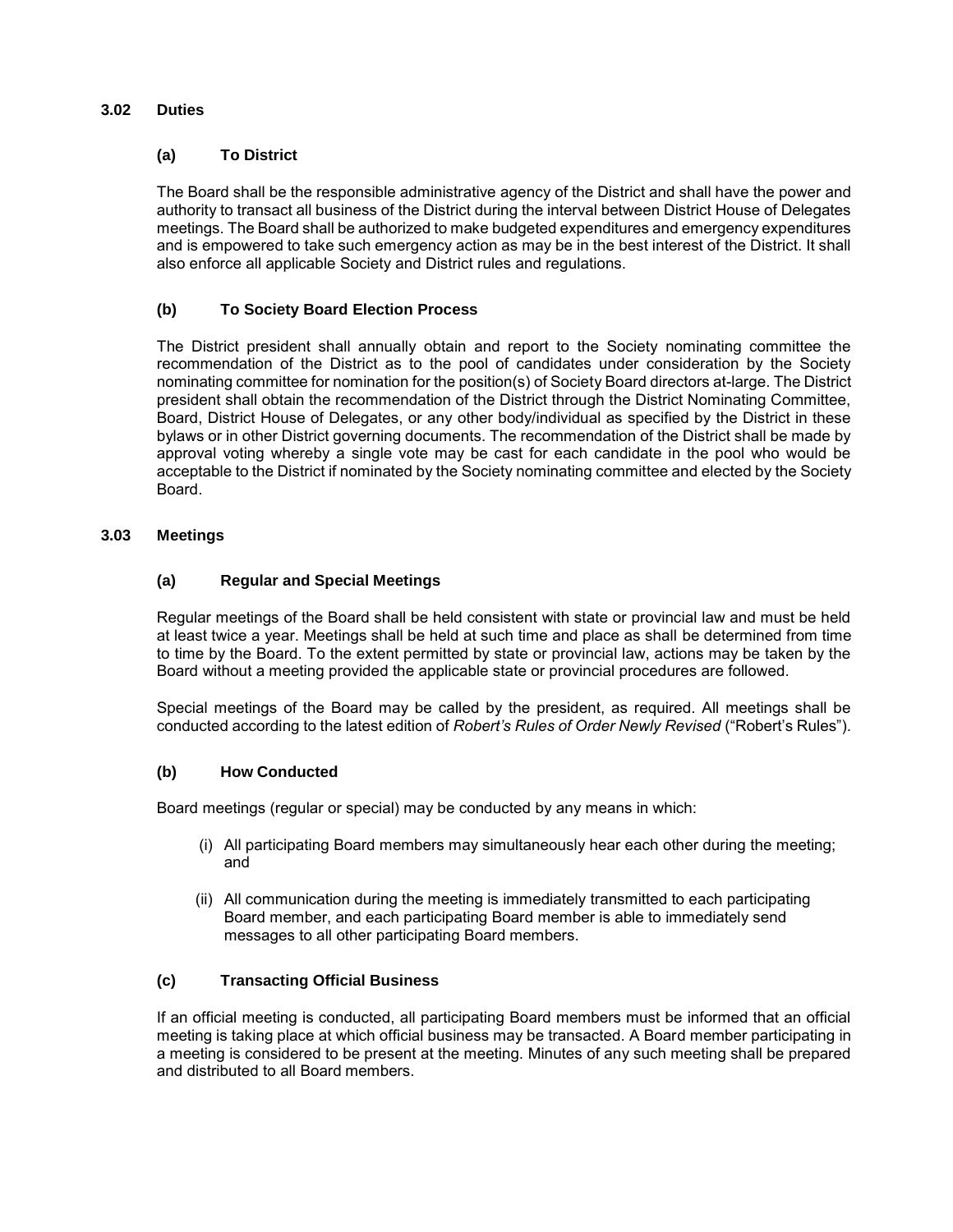## <span id="page-5-0"></span>**(d) Executive Session**

Closed executive sessions of the Board may be held as deemed necessary, either at the discretion of the president or by a vote of the Board when the matter being considered is of a confidential or sensitive nature. Confidential minutes shall be taken by a designee appointed by the senior Board member present in executive session and such confidential minutes shall be filed separately from other Board minutes. Executive sessions of the Board shall consist only of voting members of the Board, with select individuals invited to attend and/or participate as required, or by invitation of the voting members of the Board. If an executive session of the Board is called during the course of a regular meeting, non-essential personnel will be asked to leave for the duration of the executive session.

## <span id="page-5-1"></span>**(e) Absent Voting Director**

Should any voting Director be unable to attend any meetings of the Board, there shall be no alternate process, nor any vote by proxy.

#### <span id="page-5-2"></span>**3.04 Quorum**

At any regular or special meeting of the Board, a quorum shall consist of a majority of the Board members entitled to vote.

#### <span id="page-5-3"></span>**3.05 Action by Telephone, Facsimile or Electronic Transmission, or Written Consent**

The Board may take action, without a meeting, by telephone (confirmed in writing), facsimile, or electronic transmission, or by other written action as necessary and declared by the president, providing that all Directors consent to the taking of the action without a meeting. Unless a greater vote is otherwise required by these bylaws, a majority favorable vote of all Directors shall be necessary for the adoption of a proposed action.

#### <span id="page-5-4"></span>**3.06 Authority**

<span id="page-5-5"></span>Subject to the power and authority of the Society Board, and provisions of Society Bylaws and other governing documents, the Board shall have the authority to regulate and discipline Chartered District Chapters (as defined in Section 9.01) in such manner as may be proper and just under the circumstances.

## **ARTICLE IV: District House of Delegates**

## <span id="page-5-6"></span>**4.01 How Constituted**

The District House of Delegates shall be the supreme legislative and governing body of the District and shall consist of (a) the duly designated delegate, or delegates, from each Chartered District Chapter (as defined in Section 9.01); (b) each member of the Board; (c) any number of past District presidents, at the option of the District House of Delegates, who are members of the Society, available and willing to serve, and whose principal barbershopping activity is in a Chartered District Chapter. Each of the above-named shall be a "Delegate." Such House of Delegates shall be subject to the rules and regulations of the Society and the Society Bylaws and shall have discretionary powers in all District affairs.

#### <span id="page-5-7"></span>**4.02 Duties**

The District House of Delegates shall be responsible for furthering the District's purposes, attaining its objectives, and the spread of barbershop harmony throughout the world.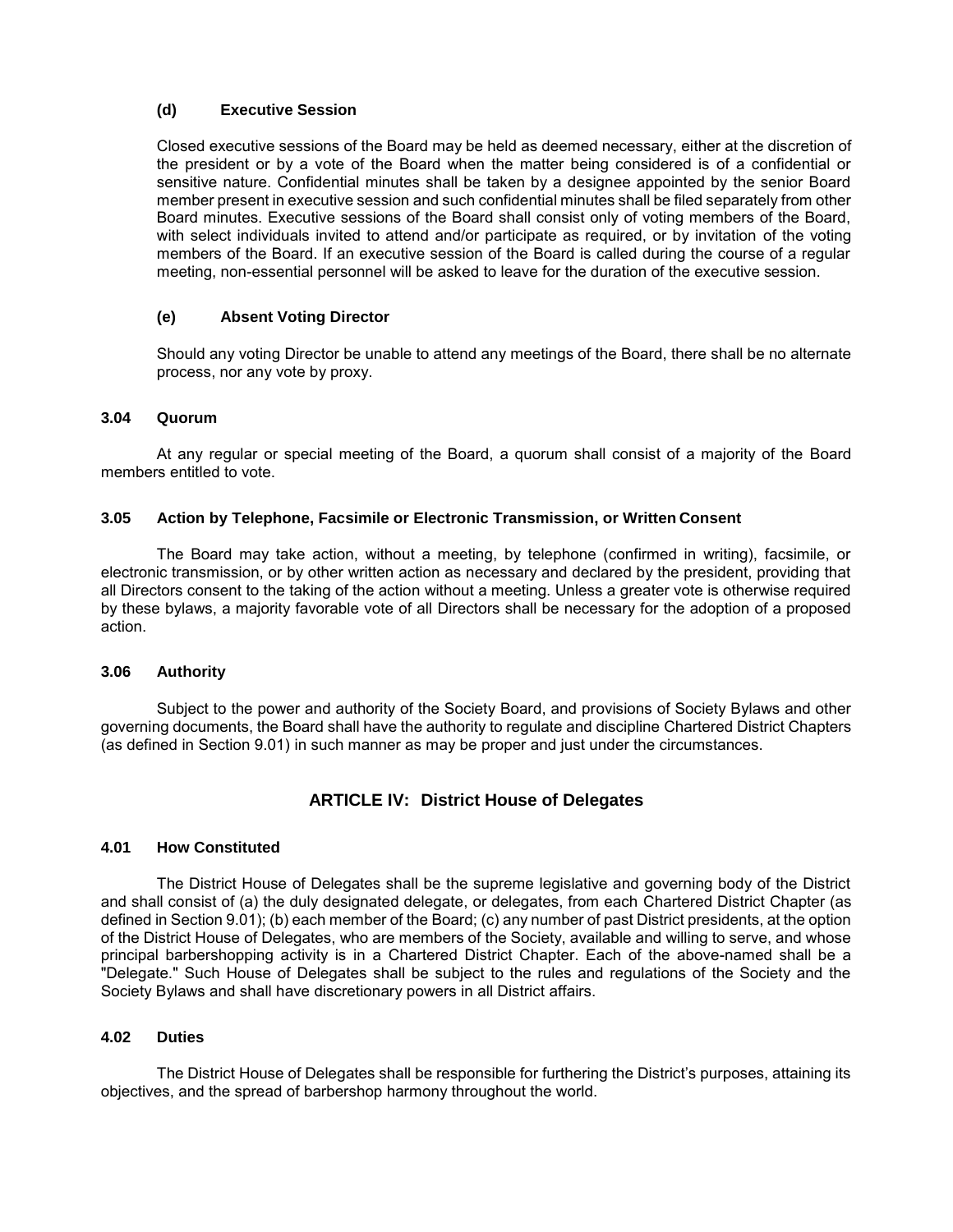## <span id="page-6-1"></span><span id="page-6-0"></span>**4.03 Meetings**

## **(a) Regular and Special Meetings**

Regular meetings of the District House of Delegates shall be held consistent with applicable state or provincial law and must be held at least twice in each calendar year. Meetings shall be held at such time and place as shall be determined by resolutions adopted by the Board or District House of Delegates. To the extent permitted by state or provincial law, actions may be taken by the District House of Delegates without a meeting provided the applicable state or provincial procedures are followed.

Special meetings of the District House of Delegates may be called by the District president, as required. All meetings shall be conducted according to Robert's Rules.

## <span id="page-6-2"></span>**(b) How Conducted**

District House of Delegates meetings (regular or special) may be conducted by any means in which:

- (i) All participating Delegates may simultaneously hear each other during the meeting; and
- (ii) All communication during the meeting is immediately transmitted to each participating Delegate, and each participating Delegate is able to immediately send messages to all other participating Delegates.

## <span id="page-6-3"></span>**(c) Transacting Official Business**

If an official meeting is conducted, all participating Delegates must be informed that an official meeting is taking place at which official business may be transacted. A Delegate participating in a meeting is considered to be present at the meeting. Minutes of any such meeting shall be prepared and distributed to all Delegates

#### <span id="page-6-4"></span>**(d) Executive Session**

Closed executive sessions of the District House of Delegates may be held as deemed necessary, either at the discretion of the District president or by a vote of the District House of Delegates when the matter being considered is of a confidential or sensitive nature. Confidential minutes shall be taken by a designee appointed by the District president or, if not present, the senior Delegate present in executive session and such confidential minutes shall be filed separately from other District House of Delegates minutes. Executive sessions of the District House of Delegates shall consist only of voting Delegates, with select individuals invited to attend and/or participate as required, or by invitation of the voting Delegates. If an executive session of the District House of Delegates is called during the course of a regular meeting, non-essential personnel will be asked to leave for the duration of the executive session.

#### <span id="page-6-5"></span>**(e) Absent Voting Member**

Should any Delegate be unable to attend a meeting of the District House of Delegates, there shall be no alternate process, nor any vote by proxy.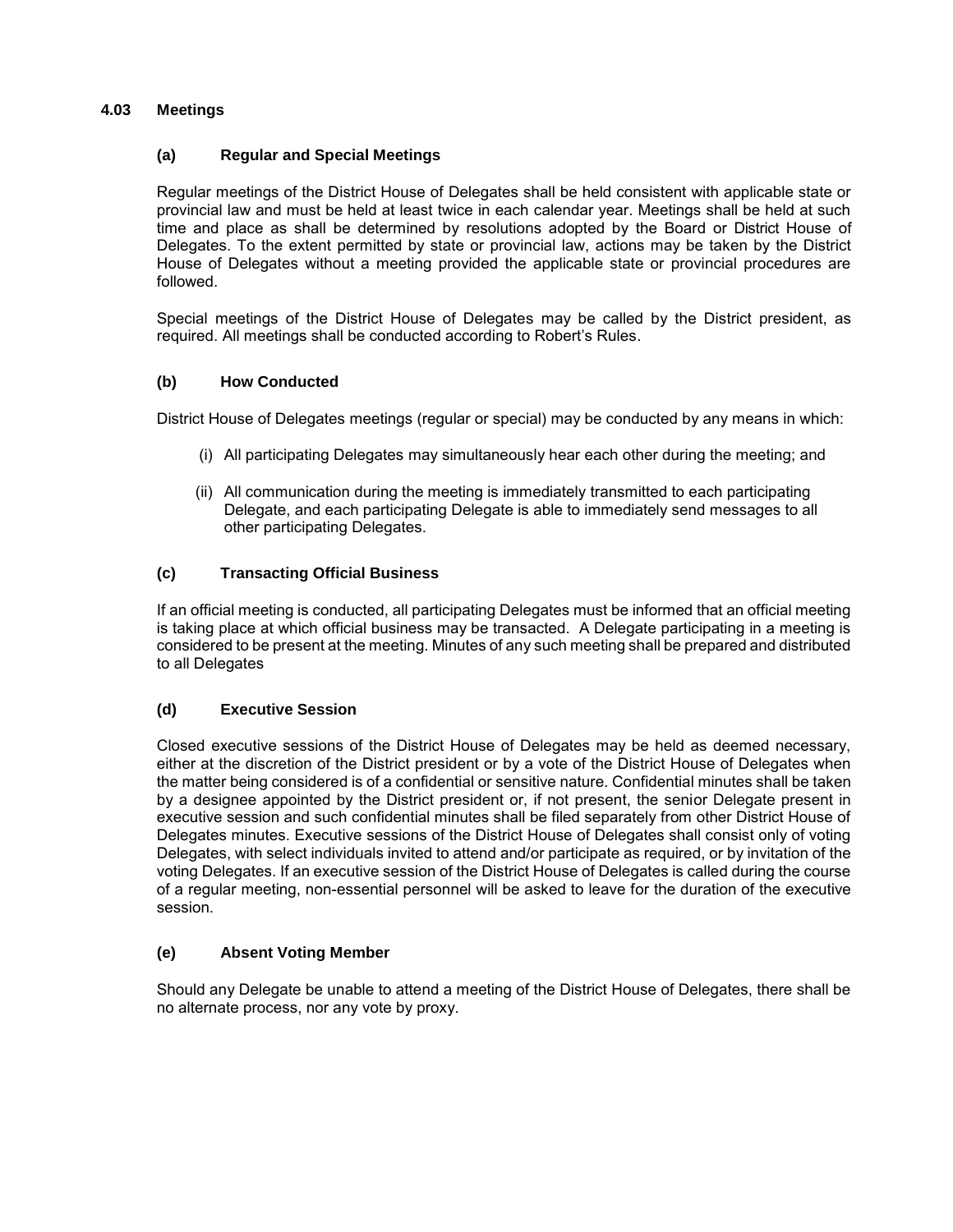#### <span id="page-7-0"></span>**4.04 Quorum**

At any regular or special meeting of the District House of Delegates, a quorum shall be 30% of the Delegates.

#### <span id="page-7-1"></span>**4.05 Action by Telephone, Facsimile or Electronic Transmission, or Written Consent**

The District House of Delegates may take action, without a meeting, by telephone (confirmed in writing), facsimile, or electronic transmission, or by other written action as necessary and declared by the District president, providing that a majority of Delegates consent to the taking of the action without a meeting. Unless a greater vote is otherwise required by these bylaws, a majority favorable vote of all Delegates shall be necessary for the adoption of a proposed action, subject to the chapter voting limitations referenced in Section 6.06.

#### <span id="page-7-2"></span>**4.06 Minimum Business to Cover**

As a minimum, the following business will be covered at the District House of Delegates meeting:

- 1. Roll call, etc.
- 2. Acceptance of minutes from previous meeting
- 3. Report of Nominating Committee (fall meeting only)
- 4. Election of Directors and Officers (fall meeting only)

## **ARTICLE V: Officers and Directors**

#### <span id="page-7-4"></span><span id="page-7-3"></span>**5.01 Titles**

The officers of the District shall be the president; executive vice president; such number of vice presidents or other officers as deemed necessary to carry on the business of the District; secretary; treasurer; and immediate past president.

#### <span id="page-7-5"></span>**5.02 Qualifications**

Each officer and Director of the District shall be an active member in good standing of Chartered District Chapter and therefore also a Society Member in good standing.

## <span id="page-7-6"></span>**5.03 Term of Office**

Officers and Directors shall serve for a term (as fixed by District regulation or statement of policy) of either one or two years; provided, however, that all officers and Directors shall serve until their successors are elected and take office.

The term of each office shall begin on January 1 of the year following the meeting at which such officer or Director was elected.

In the event that the District president, elected by the Board to fill a vacancy, shall serve more than nine months of a one-year term, or more than one year and nine months of a two-year term in such office, it shall be considered a full term for the purposes of determining their eligibility for election to a successive term.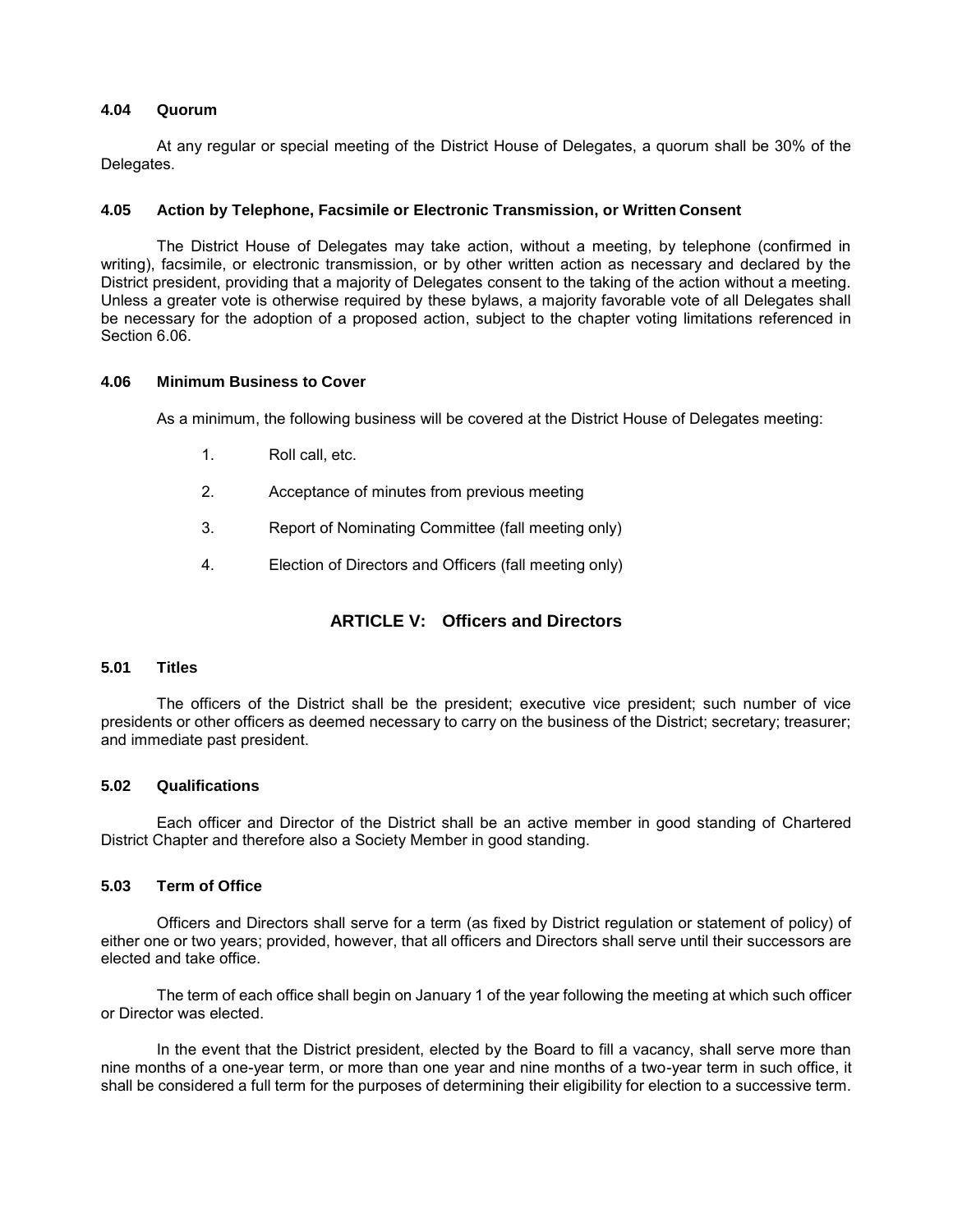#### <span id="page-8-0"></span>**5.04 Compensation**

All officers and Directors shall serve without compensation.

## <span id="page-8-1"></span>**5.05 President**

The president shall be the chairperson of the Board and shall exercise general supervision over all of its activities. The president shall also perform other duties as required by these bylaws, or as assigned by the Board. The president shall preside at all Board meetings and at all District House of Delegates meetings, and shall appoint all Board Committees except as otherwise provided in these bylaws. The president shall have the power to make decisions in matters of an executive or administrative character, where the policy of the Board has been established, or when an emergency exists. The president shall have the power to make necessary decisions relative to expenditures and appropriations made by the Board, and to make emergency appropriations, when necessary, to implement the actions taken by the Board, subject to any Board-imposed limitations.

#### <span id="page-8-2"></span>**5.06 Immediate past president**

The retiring president automatically shall become the immediate past president and shall hold office for a term of one year, or until a new president is elected. The immediate past president shall be a member of the Board during their term of office. A president who resigns or is removed during their term of office is not eligible to become the immediate past president.

The immediate past president shall perform other duties as assigned by the president or by the Board and shall assist the president and the Board in carrying out the policies and the objectives of the District.

#### <span id="page-8-3"></span>**5.07 Executive vice president**

In the absence of the president, the executive vice president shall preside at Board meetings. The executive vice president shall perform other duties as assigned by the president or by the Board and shall assist the president and the Board in carrying out the policies and the objectives of the District.

#### <span id="page-8-4"></span>**5.08 Secretary**

The secretary is, in essence, the District business manager who keeps the District organized and current in correspondence, report filing and all paperwork related to the operations of the District.

#### <span id="page-8-5"></span>**5.09 Treasurer**

The treasurer shall be responsible for providing financial oversight for as well as advice and counsel to the Board. The treasurer shall be responsible for the development of the District budget by the appropriate team, and shall present an annual budget and recommendations to the Board, for its consideration and action. The treasurer has the right to disburse the District's funds in a Board-prescribed manner and shall maintain a record of District assets, and receipts for District funds placed in depositories designated by the Board. The treasurer shall require and maintain monthly statements from the designated depositories of the District, and shall make such reports to the Board upon request. Moreover, the treasurer shall provide an annual financial report to the Board.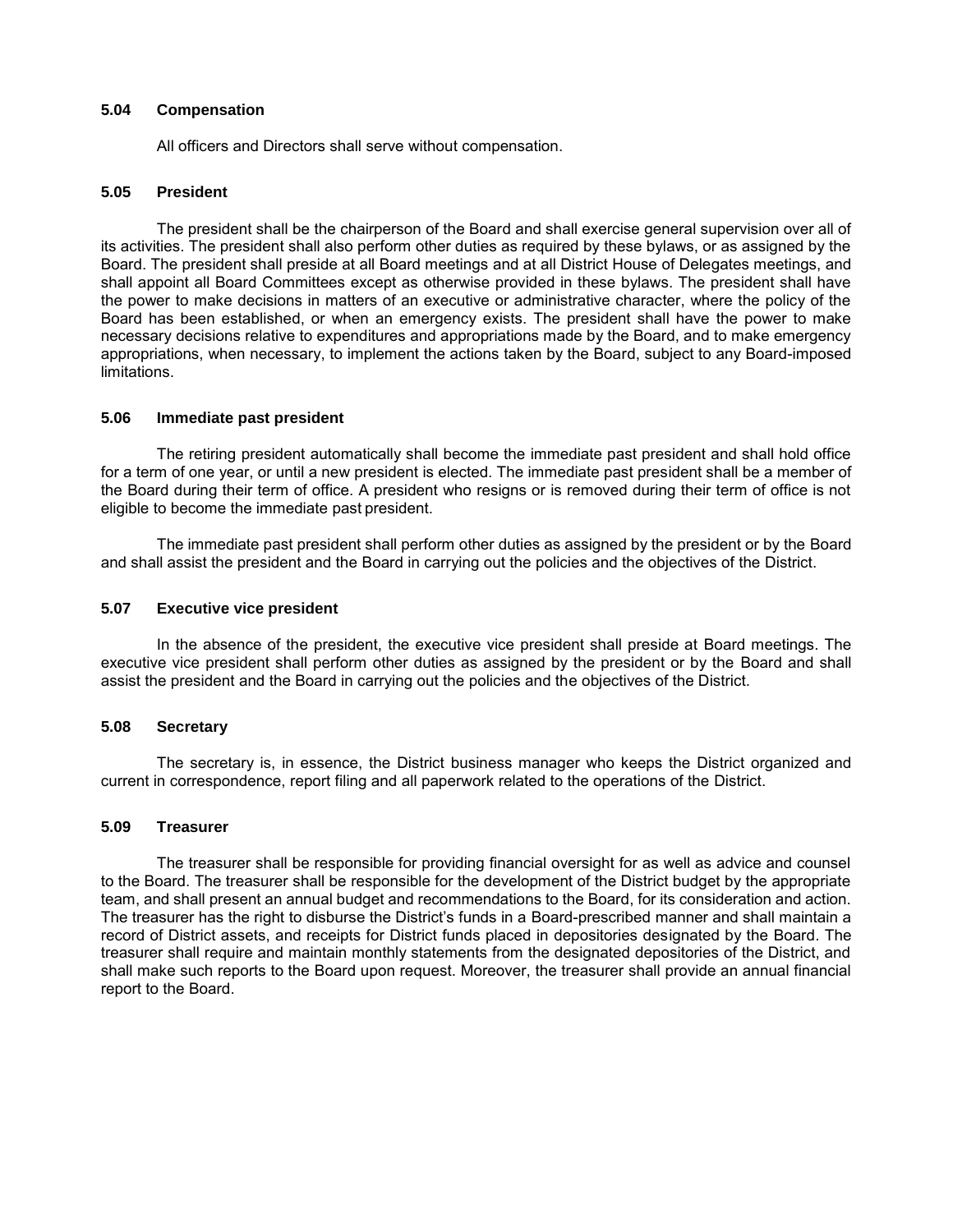## **ARTICLE VI: Nominations, Elections, Vacancies; Removals**

#### <span id="page-9-1"></span><span id="page-9-0"></span>**6.01 Elections**

District officers and Directors shall be elected by the District House of Delegates, except that the retiring District president shall automatically succeed to the office of immediate past president. A president who resigns or is removed during their term of office does not thereby become the immediate past president. Each delegate shall be entitled to one vote for one of the nominees for each office. Officers shall take office on January 1 of the year following their election.

## <span id="page-9-2"></span>**6.02 Election Process**

The election of the District officers and Directors shall be placed on the District House of Delegates agenda as an order of business. However, a vacancy in any position may be filled through voting by the District House of Delegates by means of postal or electronic mail or by facsimile transmission. A majority vote of the Delegates present, providing a quorum exists, shall determine the election of each officer and Director position. If there are more than two nominees on the ballot in any election and no nominee has received a majority of votes after two ballots, then on the third and each succeeding ballot, the nominee receiving the fewest votes on the immediately preceding ballot shall be removed until only two nominees remain. Voting shall continue until one nominee receives a majority of votes.

When there is more than one nominee for an office, voting shall be done by written ballot. Each Delegate is entitled to cast one vote and no Delegate shall be entitled to more than one vote regardless of the offices or representative positions held. Voting by proxy or absentee ballot is not permitted. A majority of votes cast is necessary for election.

#### <span id="page-9-3"></span>**6.03 Vacancies**

In the event that an elective District office or Board position shall become vacant, or be about to become vacant, for any reason, the Board shall elect a qualified member of the District to fill such vacancy, and the person so elected shall hold office until their successor is elected and qualified. In the event of a vacancy in the office of immediate past president, a successor may be elected from among those qualified past presidents who are able and willing to serve.

#### <span id="page-9-4"></span>**6.04 Removals**

Any officer or Director of this District may be removed from office by a two-thirds vote of the Delegates present at any regular or special meeting when a quorum is present; provided, however, that notice of such meeting and the purpose of same has been given to the District House of Delegates at least two weeks prior to the date of said meeting.

#### <span id="page-9-5"></span>**6.05 Opposing nominations**

Opposing nominations may be submitted by any Delegate, provided, however, that consent of any nominee must be first obtained, and provided further, that notice of such nomination shall be given at a meeting or by mail and/or electronic transmission at least one week prior to the District House of Delegates meeting where voting for officer or Board positions shall occur.

#### <span id="page-9-6"></span>**6.06 Delegates**

Each Chartered District Chapter shall be entitled to representation in the District House of Delegates by its Delegate in accordance with rules or policies adopted by the District House of Delegates and set forth in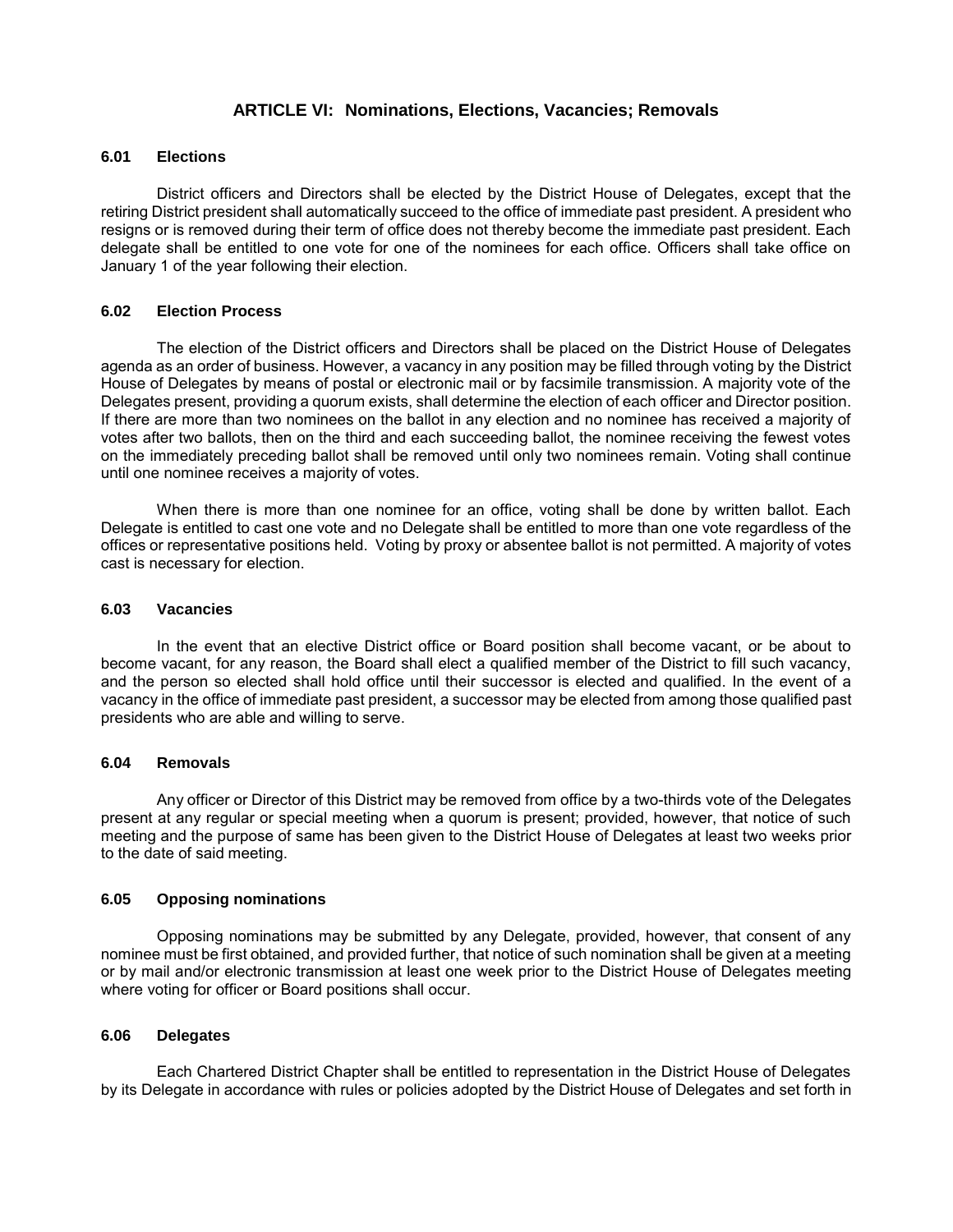a District code of regulations or statement(s) of policy. Each Delegate and any alternates shall be a member in good standing of the Chartered District Chapter that person represents. Each Delegate shall be entitled to one vote on any question submitted for vote at the District House of Delegates meetings, and no Delegate shall be entitled to more than one vote regardless of the offices or representative positions held. No proxy or absentee votes shall be permitted.

## **ARTICLE VII: District Committees and Task Forces**

#### <span id="page-10-1"></span><span id="page-10-0"></span>**7.01 How Constituted**

Prior to January 1 following their election, the District president-elect shall appoint a District Ethics Committee, a District Nominating Committee, and such other committees and task forces as may be required to carry on the business of the District.

#### <span id="page-10-2"></span>**7.02 District Ethics Committee**

The District Ethics Committee shall be comprised of not less than three members (including the chairman).

The committee shall receive, investigate and take any necessary action relating to alleged violations of the Society Code of Ethics which have been referred to the committee pursuant to the Society ethics complaint policies, procedures and regulations.

#### <span id="page-10-3"></span>**7.03 District Nominating Committee**

The District Nominating Committee shall consist of three or more members, a majority of whom shall be past District officers. All members of the committee shall be required to have demonstrated knowledge of District affairs and experience in the governance of the District.

The committee shall present a slate of eligible candidates for each District office and District board member at-large position at such time and in such manner as prescribed by District regulations or statements of policy. The committee shall also be responsible for making recommendations to the Society nominating committee for potential candidates for the positions of Society Board director at-large.

## <span id="page-10-4"></span>**7.04 Term of District Committees and Task Forces**

<span id="page-10-5"></span>The term of office for members of District committees and task forces shall be for one year, but members may serve successive terms through reappointment by the District president.

## **ARTICLE VIII: Finance**

#### <span id="page-10-6"></span>**8.01 Annual Dues**

The District House of Delegates shall fix the District dues, fees and assessments payable to the District by Chartered District Chapters and/or by the members of such chapters. Individuals holding membership in two or more chapters in the District shall not be required to pay multiple District dues, but individuals holding membership in chapters in two or more Society districts shall be obligated to pay dues to each of those Society districts.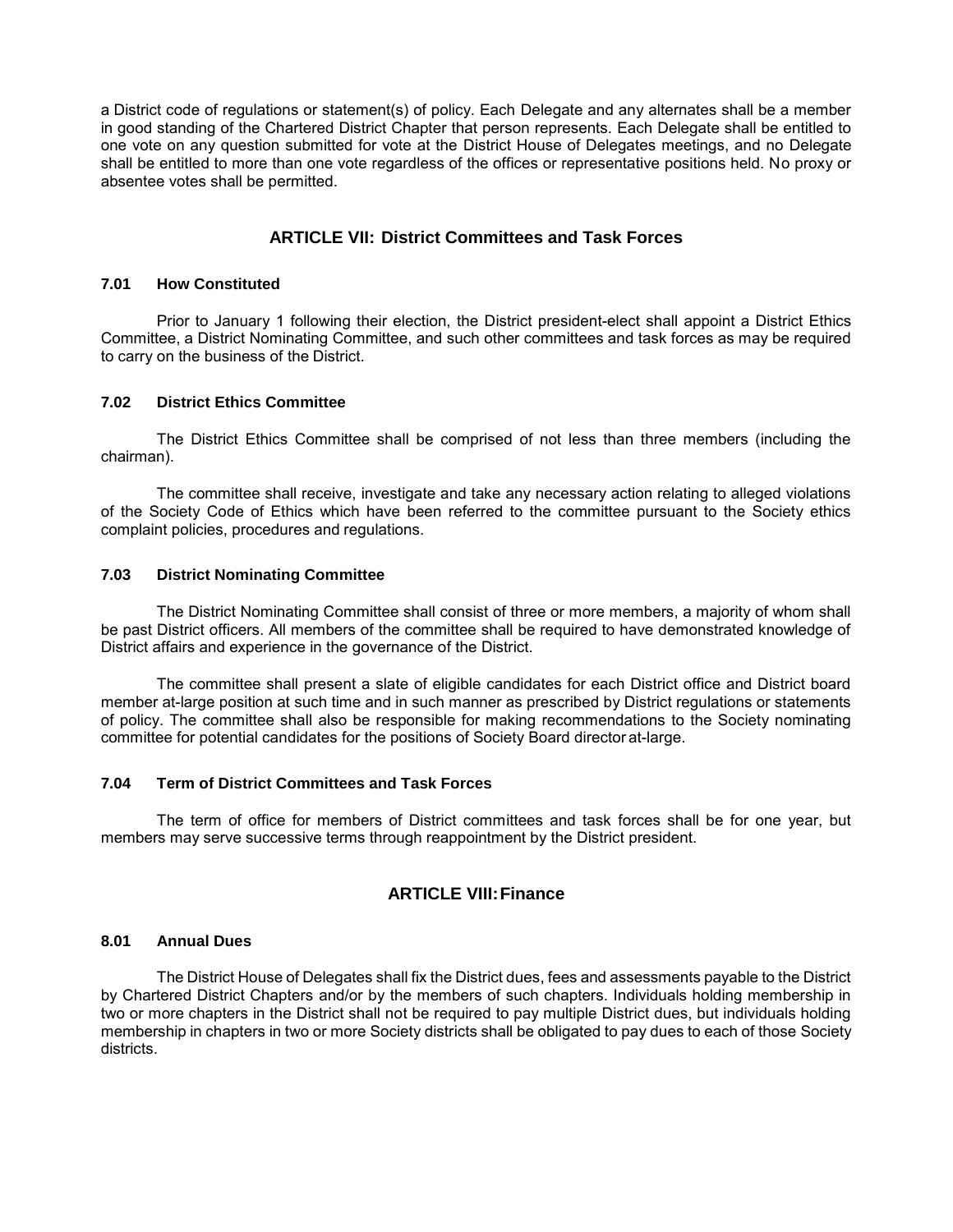#### <span id="page-11-0"></span>**8.02 Finances**

All finances and monies collected by the District from dues, penalties, donations, or payments for shows and performances shall be under the control of the Board and shall only be used in support of the purpose of the District.

#### <span id="page-11-1"></span>**8.03 Fiscal year**

The fiscal year of the District shall begin on January 1 and end on December 31.

#### <span id="page-11-2"></span>**8.04 Financial Review**

The Board shall provide for, and cause to be made, a financial review of the books and accounts of the District annually or at its discretion at more frequent periods. The District shall report the results of the review to the Society in a manner prescribed by the CEO of the Society.

#### <span id="page-11-3"></span>**8.05 Budget and Financials**

The Board shall adopt a budget for each fiscal year that is aligned with both the short and long-term financial objectives of the organization. As provided in Section 11.04 of the Society Bylaws, the District shall submit a financial statement to the Society in a manner prescribed by the CEO of the Society by March 31 of each year that shows the financial condition of the District as of December 31 of the prior year.

#### <span id="page-11-4"></span>**8.06 Initiation Fee**

The initiation fee shall be set by the Board, but in no case shall it be less than that required by the CEO of the Society.

#### <span id="page-11-5"></span>**8.07 Enrollment Fee, Service Charges, and Other Fees**

All other fees shall be in the amount set forth by the CEO of the Society.

#### <span id="page-11-6"></span>**8.08 Dissolution**

In the event the District decides to dissolve for any reason, it shall first offer a motion of dissolution to the District House of Delegates, and said motion must be passed by two-thirds of the Delegates present and voting. After passing by the required two-thirds vote, the request for dissolution shall be presented to the Society Board for consideration and action. The request for dissolution shall be accompanied by a statement of the District's assets, liabilities, and financial accounting for the previous two years.

## **ARTICLE IX: Membership**

## <span id="page-11-8"></span><span id="page-11-7"></span>**9.01 District Membership**

Each chartered chapter situated within the territorial limits of the District shall be a member of the District (each a "Chartered District Chapter").

Chartered Society chapters situated outside the territorial limits of the District may petition to become a member of the District, subject to the recommendation of both districts and the approval of the CEO of the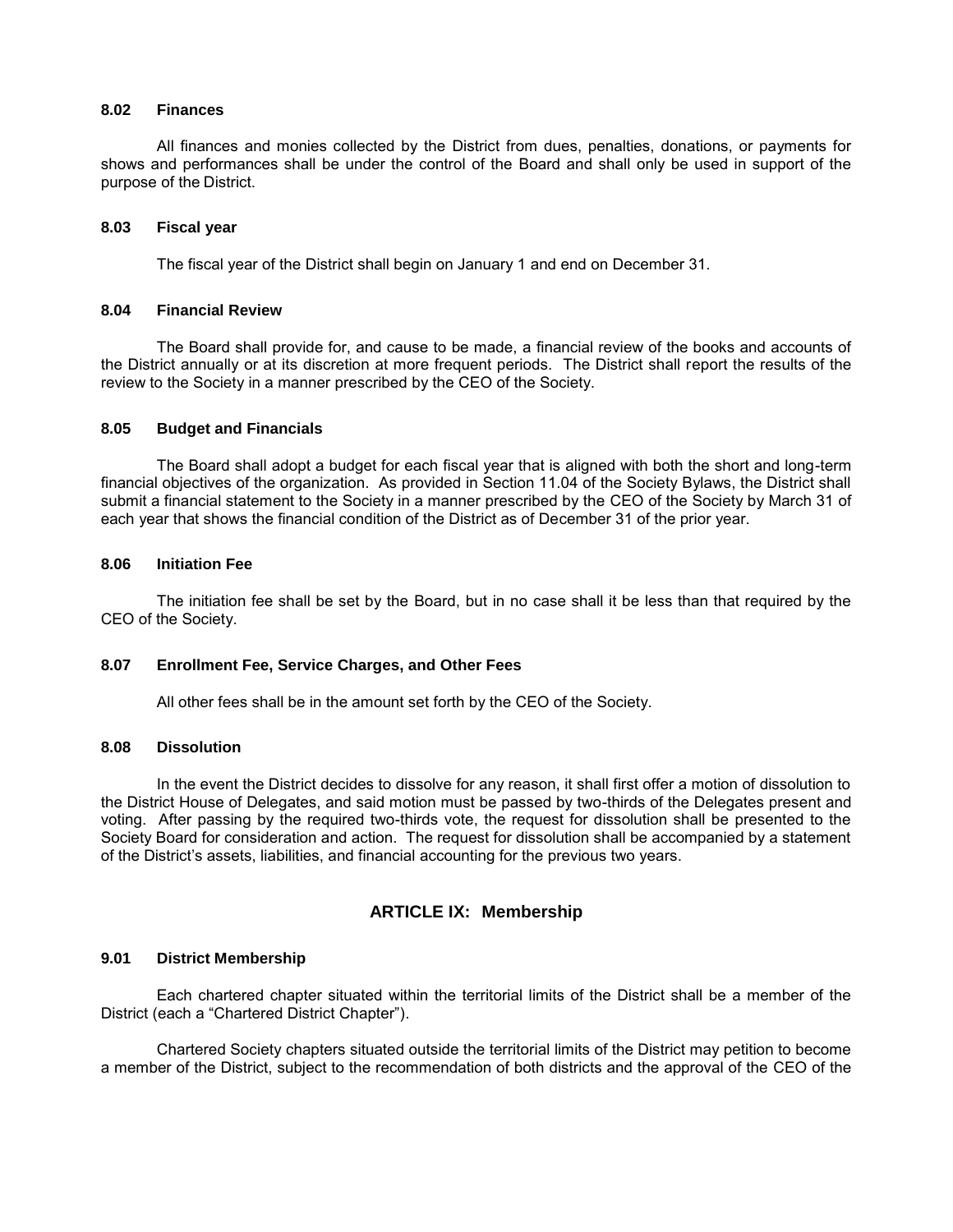Society. The determination by the CEO of the Society shall be binding on all affected districts. A chapter so approved to become a member of the District shall be deemed a Chartered District Chapter.

#### <span id="page-12-1"></span><span id="page-12-0"></span>**9.02 District Territorial Limits**

The territorial limits (or geographical areas) of the District shall be Arizona, California, Hawaii, Nevada, and Southern Utah.

## **ARTICLE X: Dissolution**

#### <span id="page-12-2"></span>**10.01 Asset Disposition**

In the event of the dissolution or winding up of the District, voluntarily or otherwise, all of its assets remaining after payment, or provision for the payment, of all debts and liabilities of the District shall be distributed to the Society if it is then existing and organized and operated exclusively for charitable and/or educational purposes and exempt from taxation under Section 501(c)(3) of the Internal Revenue Code. If the Society is not then existing and so organized, operating and exempt, then such remaining assets shall be distributed to another existing organization that is so organized and operating exclusively for one or more of the purposes for which the Society and District were formed, and which is exempt from taxation under Section 501(c)(3) of the Internal Revenue Code. [In the event of the dissolution of a Canadian District, such distribution shall be made to one or more registered Canadian charitable organizations.]

## **ARTICLE XI: Amendments**

#### <span id="page-12-4"></span><span id="page-12-3"></span>**11.01 By Society Board**

The Society Board may amend these bylaws under their power given in the Society Bylaws. Any such amendments shall become binding upon this District.

#### <span id="page-12-6"></span><span id="page-12-5"></span>**11.02 By the Board**

#### **(a) Process**

These bylaws may be amended by this District only as necessary to comply with the laws of any nation, state or province, or otherwise as approved by the Society Governance and Bylaws Committee, acting on behalf of the Society Board. Any such amendment shall not become effective until approved by the Society Governance and Bylaws Committee.

#### <span id="page-12-7"></span>**(b) Notice and Voting**

Proposed amendments shall be in writing and shall be mailed and/or electronically transmitted, together with notice of the meeting of the District House of Delegates, to each Delegate at least two weeks prior to the meeting at which they are to be voted on. Amendments may be considered at any regular or special meeting of the Board at which a quorum is present, and shall be adopted upon twothirds vote of the Delegates present.